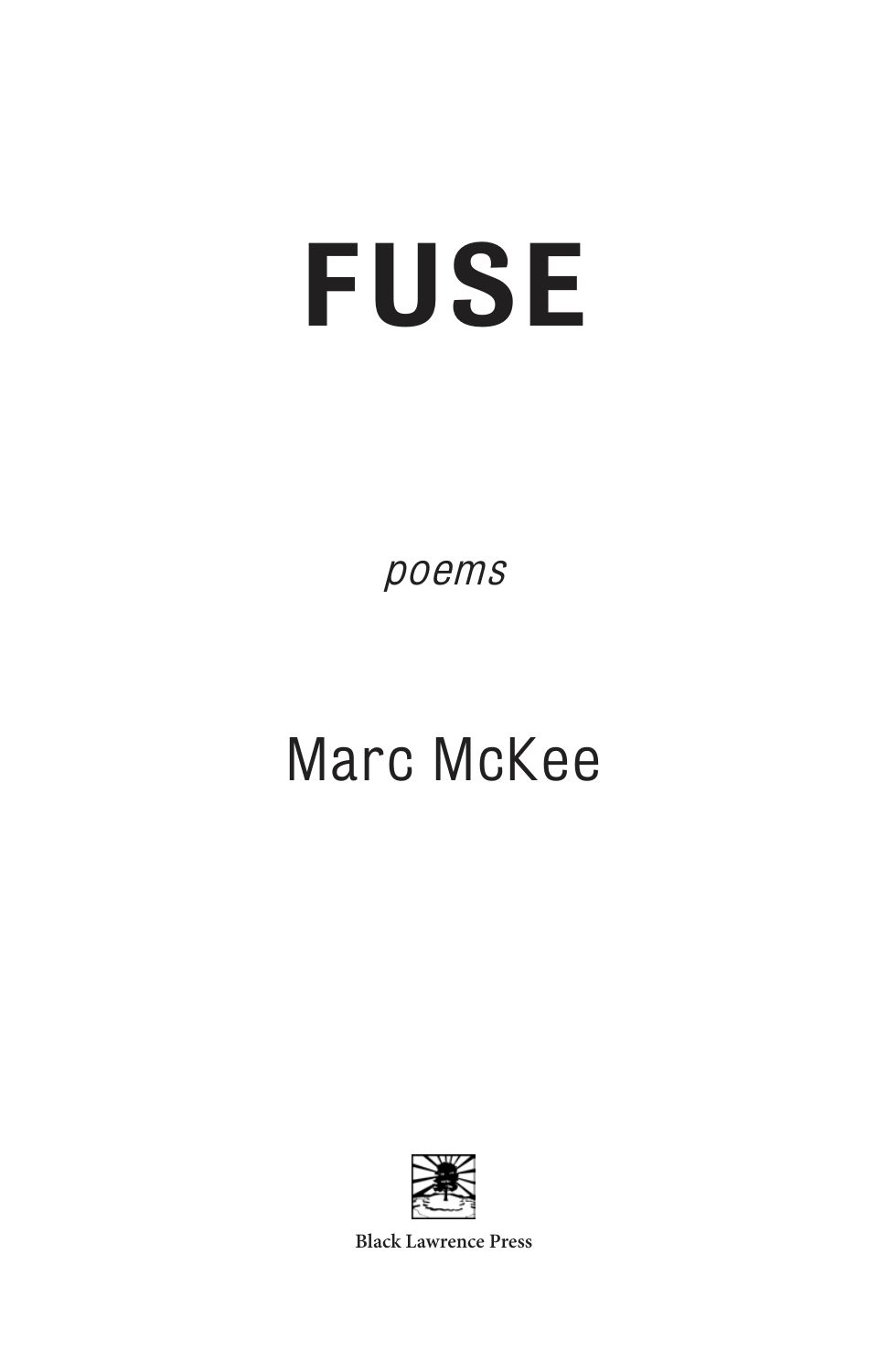*For my parents, & for Camellia*

*&*

*In memory of*

*Stephen J. McKee Delores Perrin Patrick Perrin Raymond Stanchfeld*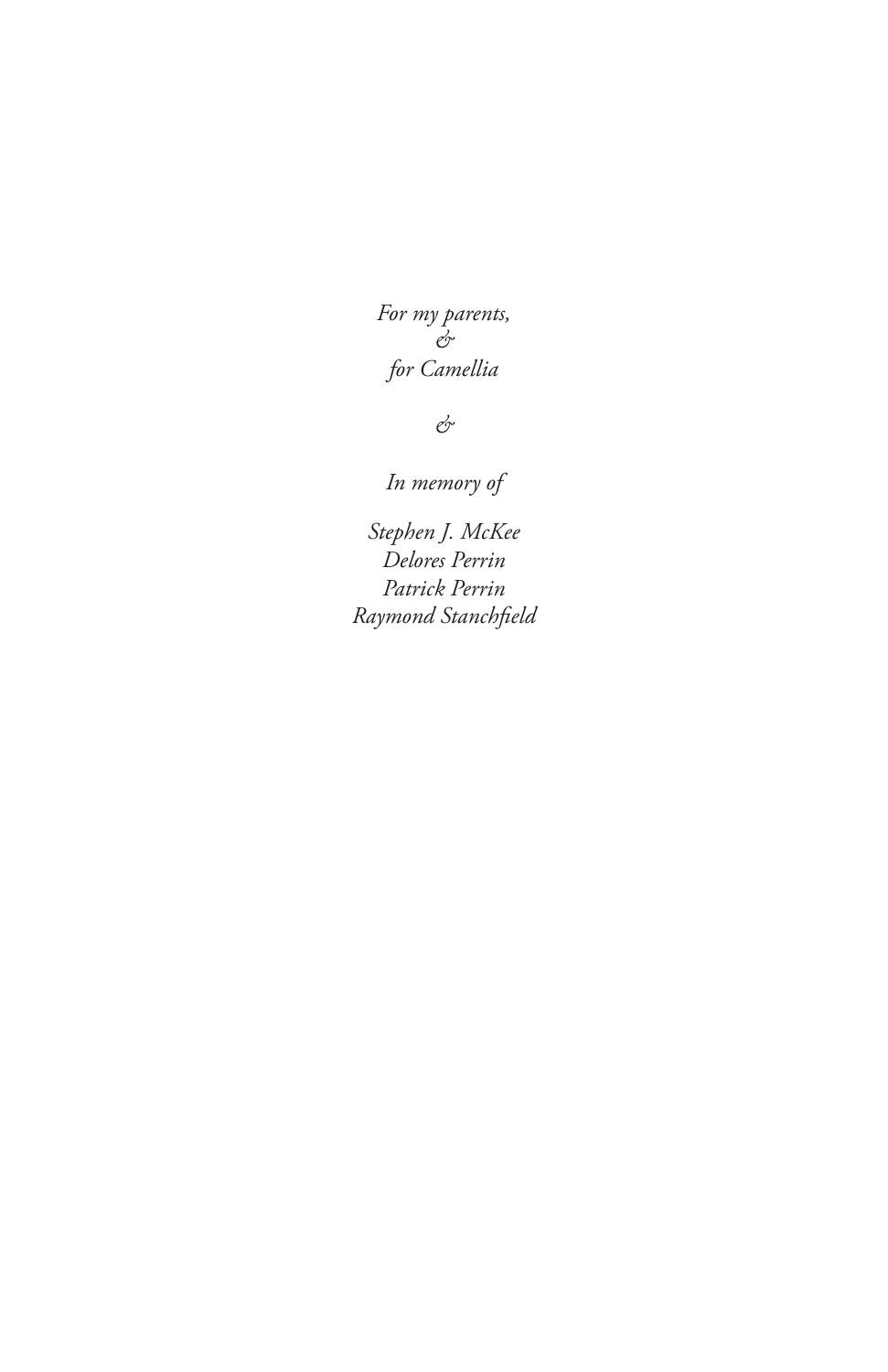## **CONTENTS**

| An Autobiography of Flux                                                                              | 11                               |                              |    |
|-------------------------------------------------------------------------------------------------------|----------------------------------|------------------------------|----|
| Reading The Metaphysical Club in Egypt, Texas                                                         | 13                               |                              |    |
| The Value of Information Calculator<br>Dear<br>Susceptible<br>Infotopia<br>I Know or Maybe<br>Funeral | 15<br>18<br>20<br>21<br>22<br>24 |                              |    |
|                                                                                                       |                                  | F                            | 27 |
|                                                                                                       |                                  | How to Stitch Flame          | 29 |
|                                                                                                       |                                  | To Want                      | 31 |
|                                                                                                       |                                  | Upon Seeing the Brightly Lit | 33 |
|                                                                                                       |                                  | Serpentine Fuselage          | 37 |
| Auto-Cento Kiss Goodbye                                                                               | 53                               |                              |    |
| Plenisphere                                                                                           | 55                               |                              |    |
| Endings                                                                                               | 57                               |                              |    |
| <b>Exasperating Gift</b>                                                                              | 59                               |                              |    |
| Flight Data Recorder                                                                                  | 61                               |                              |    |
| Discordant Concourse                                                                                  | 62                               |                              |    |
| Exodus                                                                                                | 65                               |                              |    |
| Is Not This Salad Everything You Ever Wanted from a Salad?                                            | 67                               |                              |    |
| Funereal Jaunt                                                                                        | 69                               |                              |    |
| Why I Hate Realism                                                                                    | 70                               |                              |    |
| Fire Engine                                                                                           | 72                               |                              |    |
| Construction Site                                                                                     | 77                               |                              |    |
| Fan Letter                                                                                            | 79                               |                              |    |
| It is the Horse's Hoof Squared On Your Back                                                           | 80                               |                              |    |
| Pensivision                                                                                           | 81                               |                              |    |
| Flare                                                                                                 | 83                               |                              |    |
| Envoy                                                                                                 | 86                               |                              |    |
| If I'd Known It Was Going to Be That Kind of Party                                                    | 87                               |                              |    |
| Everything and a Kite                                                                                 | 88                               |                              |    |
| Epiphantasm                                                                                           | 90                               |                              |    |
| What is the Light?                                                                                    | 92                               |                              |    |
| Open Letter                                                                                           | 94                               |                              |    |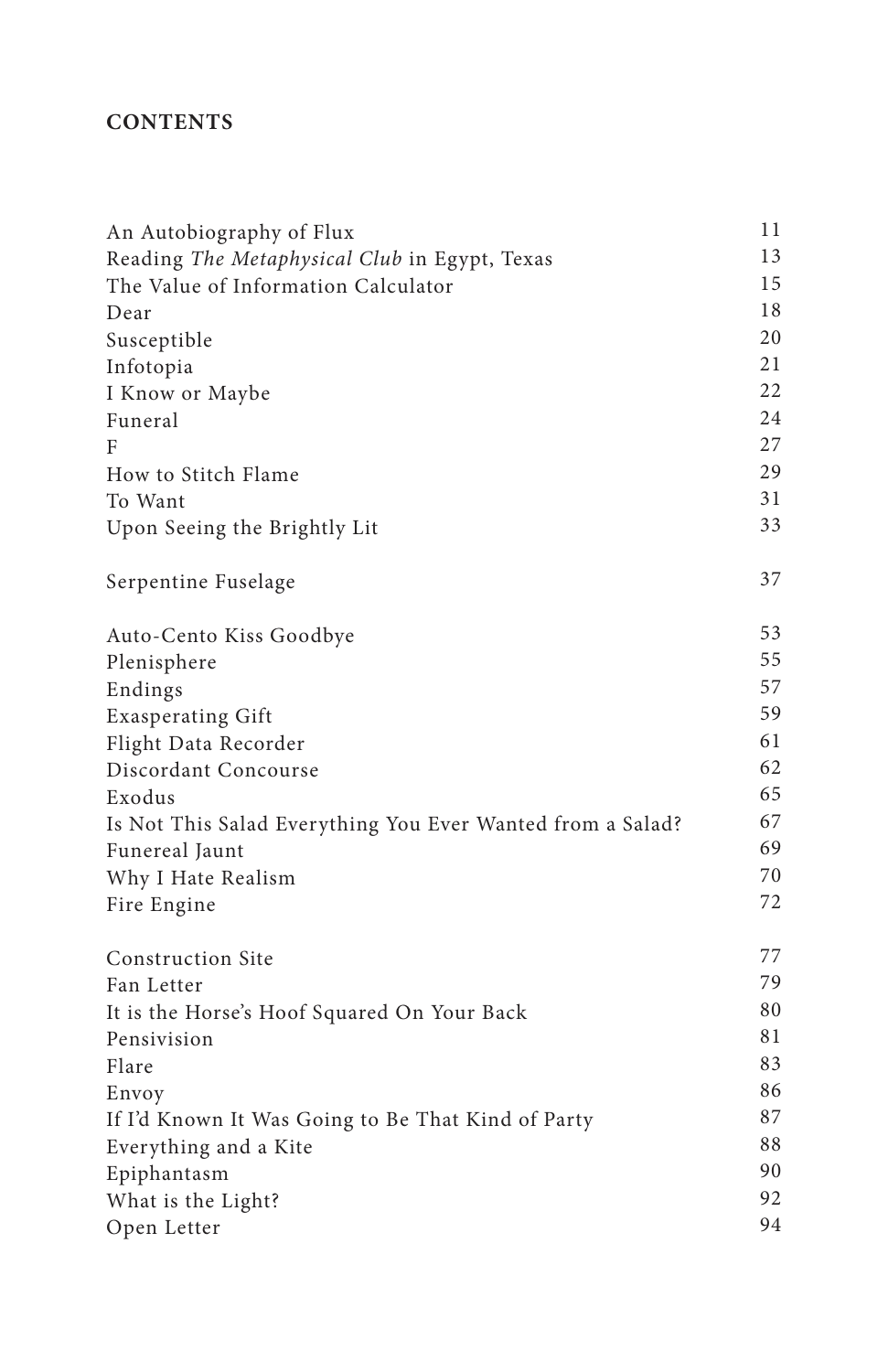like a rusty axe in the back of a flatbed truck it will all be used in good time like a fuse like a fuse like a fuse

— Frank Stanford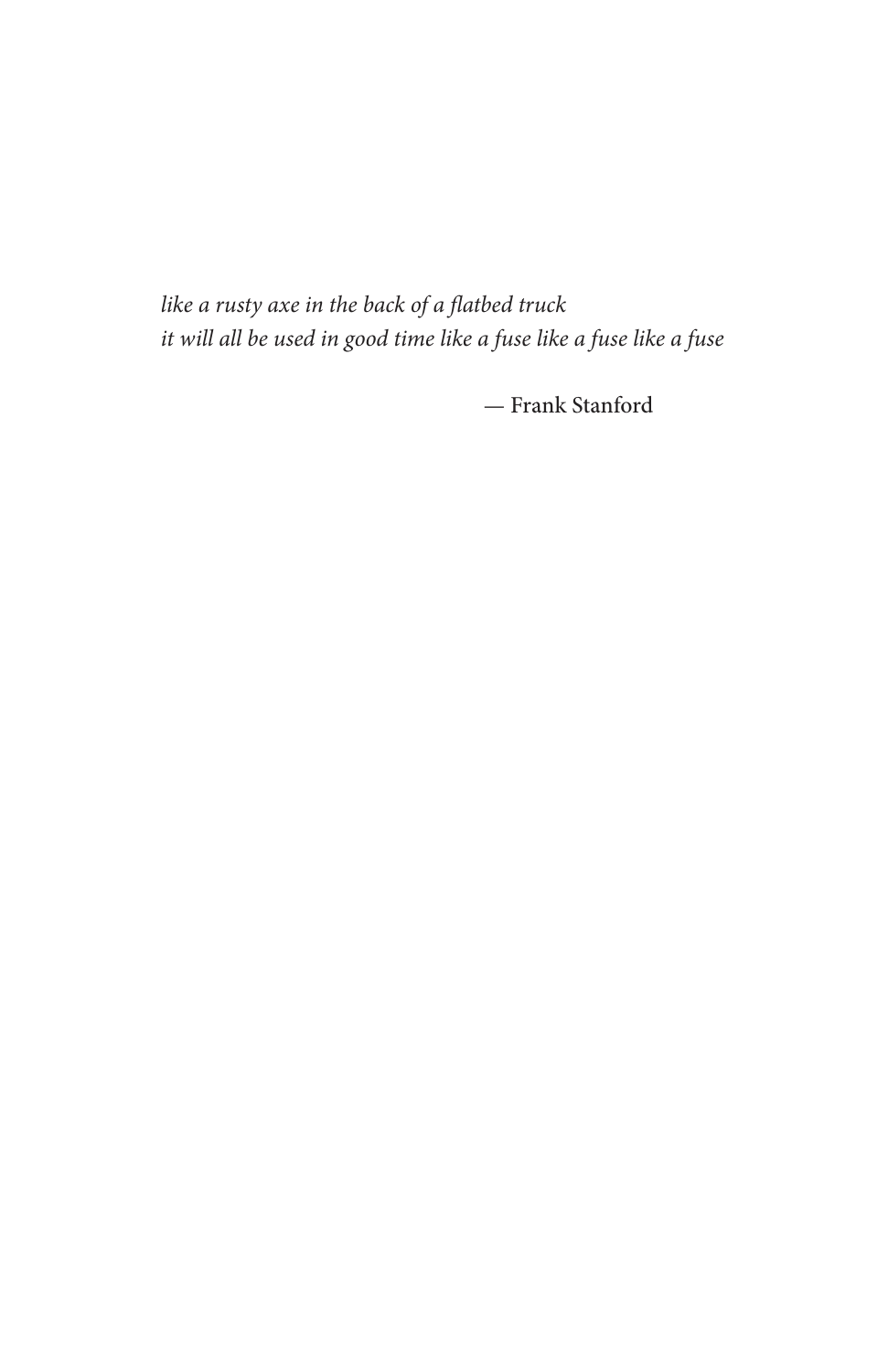#### **An Autobiography of Flux**

Say I say *animal machine*, would it make all the diference, suppose *balladeer in a storm like this* which turns into a story.

What's your watch say? I tell that story and it's the one where I can't convince my friend of his greatness or the one about the man

who drops 12,000 feet and walks away with a gorgeous bruise. Suddenly *the force that through the green fuse*

and suddenly 10 year old with a necklace of ears and an AK-47. My microscope befouled, hurt eye—

My Romance is the eye a mouth, the mouth a launch ramp suddenly trombone, suddenly land bridge.

If I said something more *fdelio* or *silencio* would I only be guessing and would that be enough. Much sundial lapse

spent trying to be enough. Say I say as if the train speeding toward us. We sit in the truck what if

stalled on the tracks. What if I could render aloud the perfect thing before the curtain scrape. Suddenly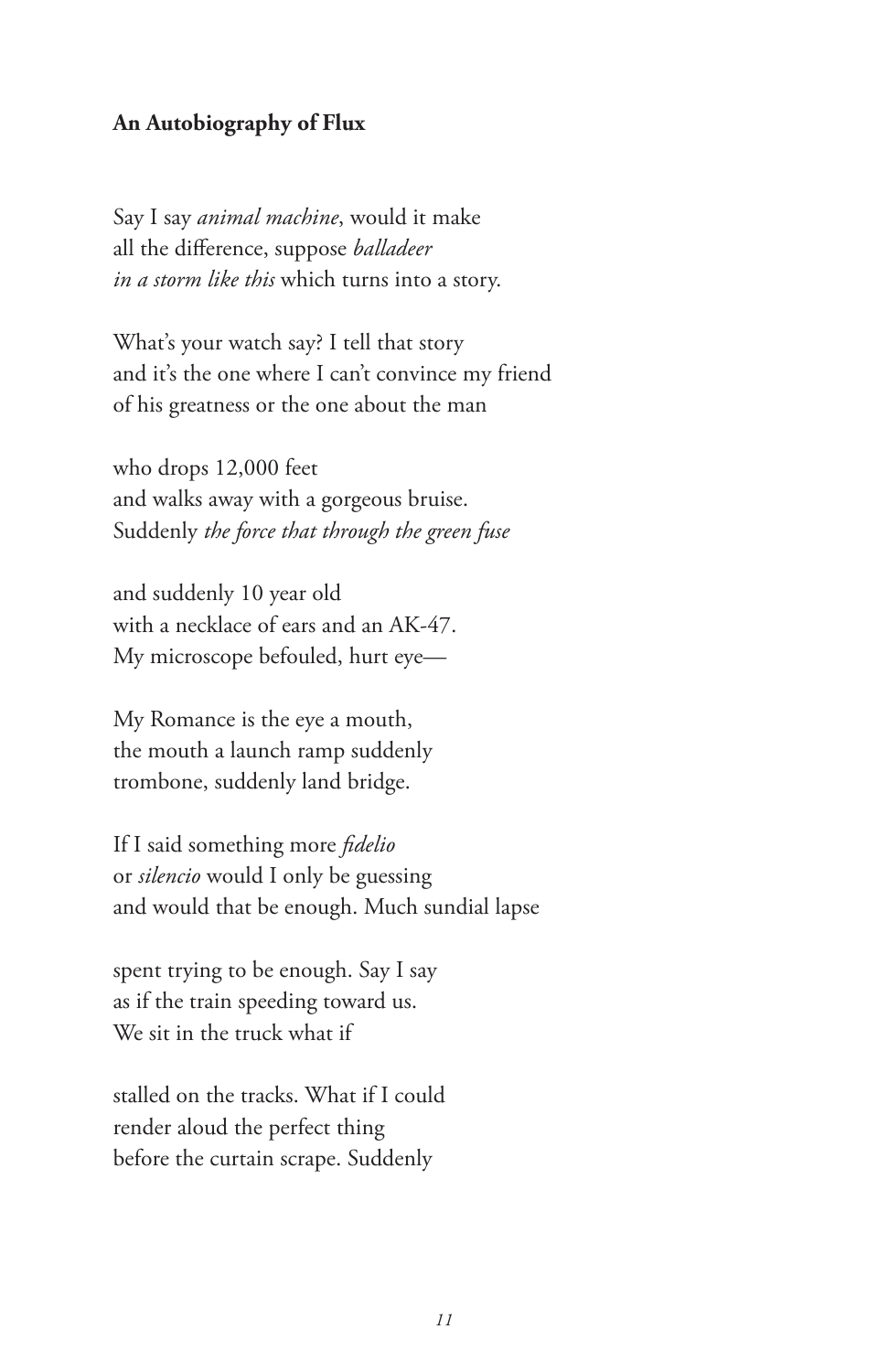what if I could. What's your watch sing now? If I started at the beginning and told you everything, would you

stick around and would then everything and would then everything else. Ask me how we got here

and each sound a struck match suddenly a tongue, beautiful and gone and gone and gone.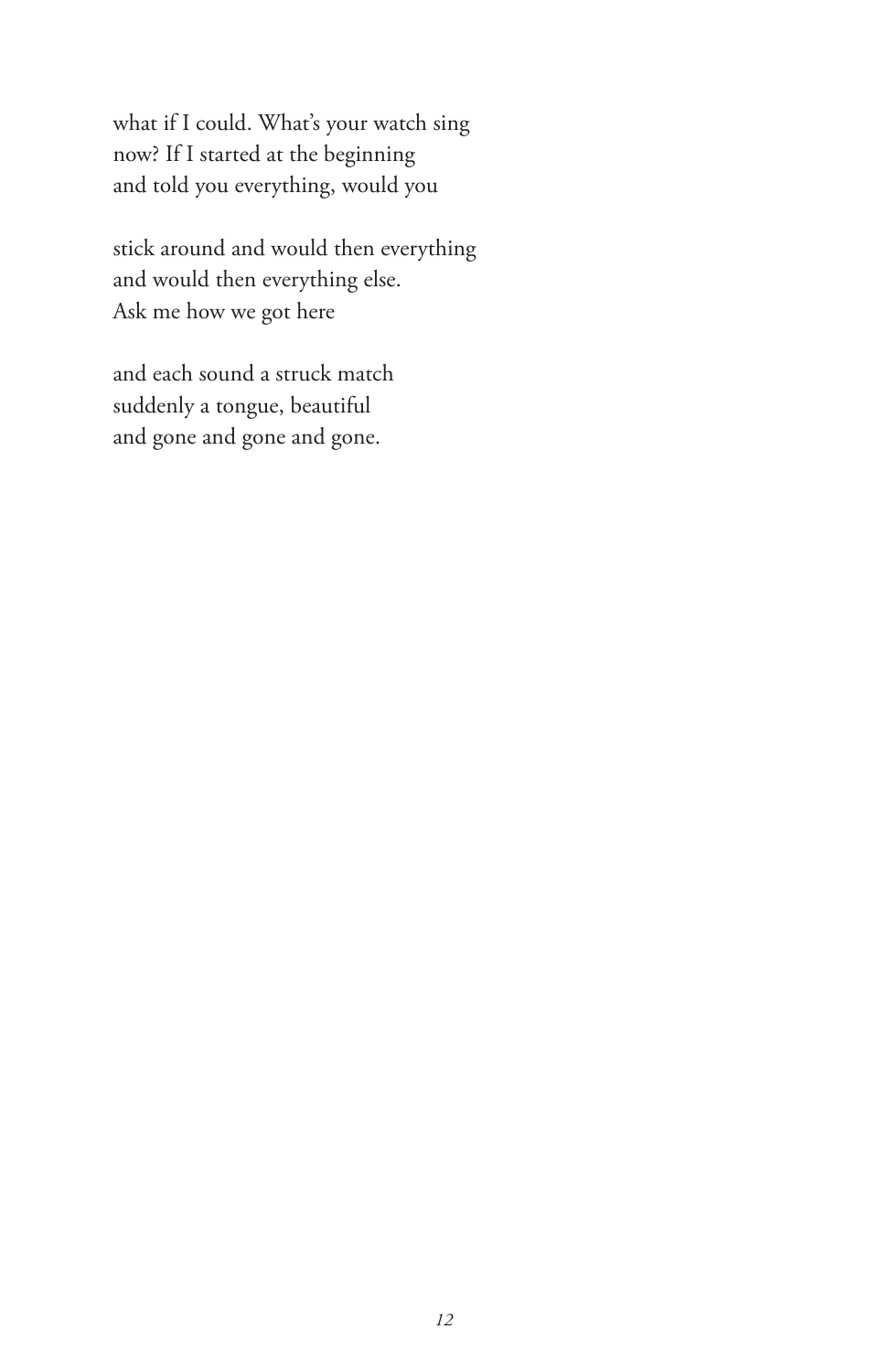#### **Reading** *Te Metaphysical Club* **in Egypt, Texas**

Standing in the middle of a land this vast you can nearly apprehend the curvature of the earth.

Every weight seems connected, each measure inept. Venus tonight

brighter than the stars over this ex-plantation house, one pillar

an inch off the ground, *So many ghosts*—

A great concrete bowl out back, once used to boil sorghum and cane

now a coy fountain.

Not far from here, all but one of the children of master and mistress

burned beyond inheritance.

See the horizon? See a line of undriven railroad spikes laid out

like a long ammunition belt?

In front of the air-conditioned guest shack a windmill, a dirty calico crying.

If I could, I'd bring the wild and plain eclectica of each instant to bear: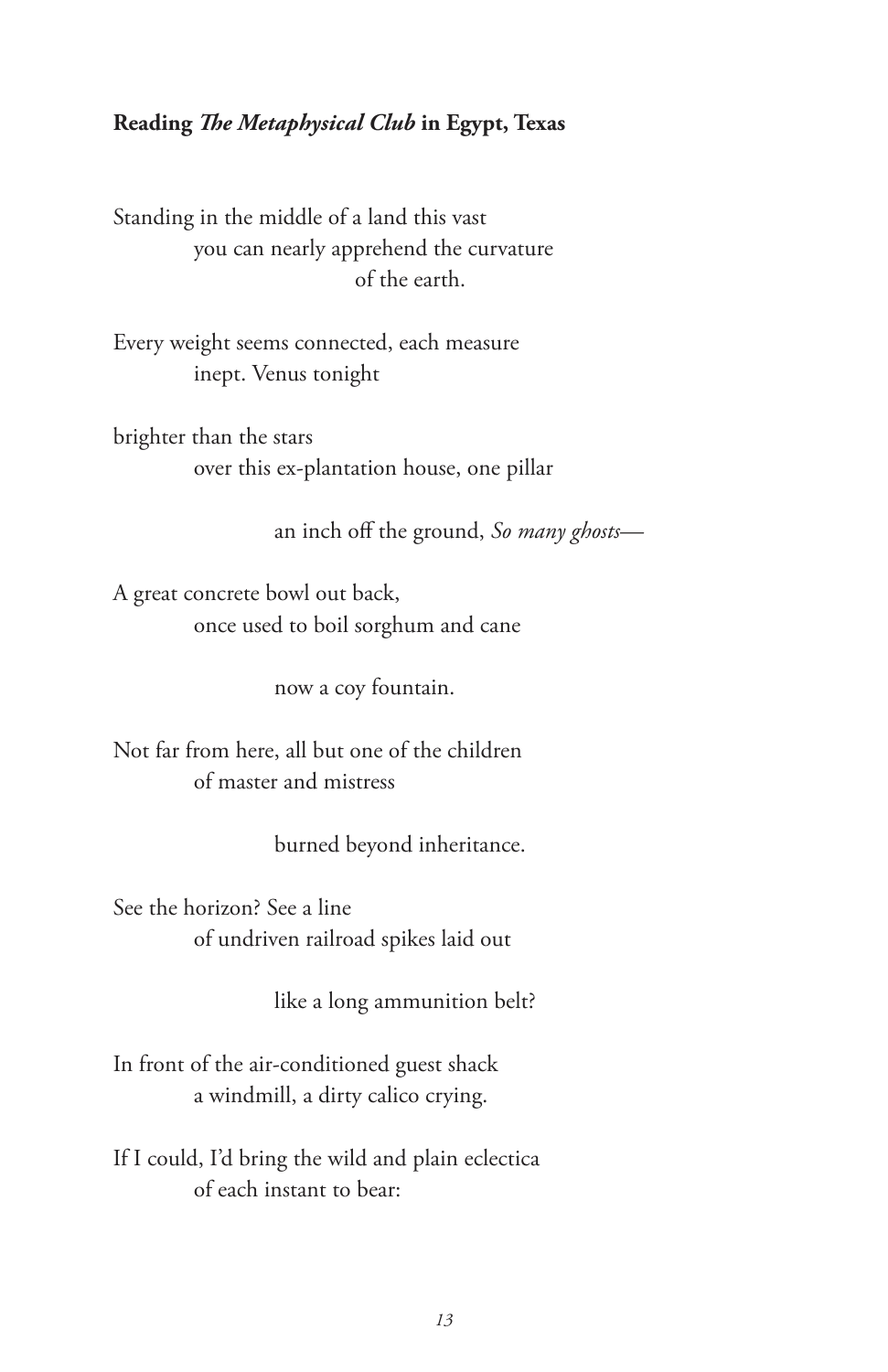wells, back roads, plush and agèd trees, Cessnas, mustard, the force of water, voices

cut into wax, grooves like cracked riverbeds

swelling at the prick of a needle, up-wail, outcry, the knowledge that corsets alone

kept the whaling industry afoat at the end—

Each sail would fll like a heart at a crucial part of a recovered letter.

I'd guide a circuit of such sweet power the air would tilt. We would contend with

the withering advance of sorrow that calls itself History as we are: arcing combustions

mortal and deft.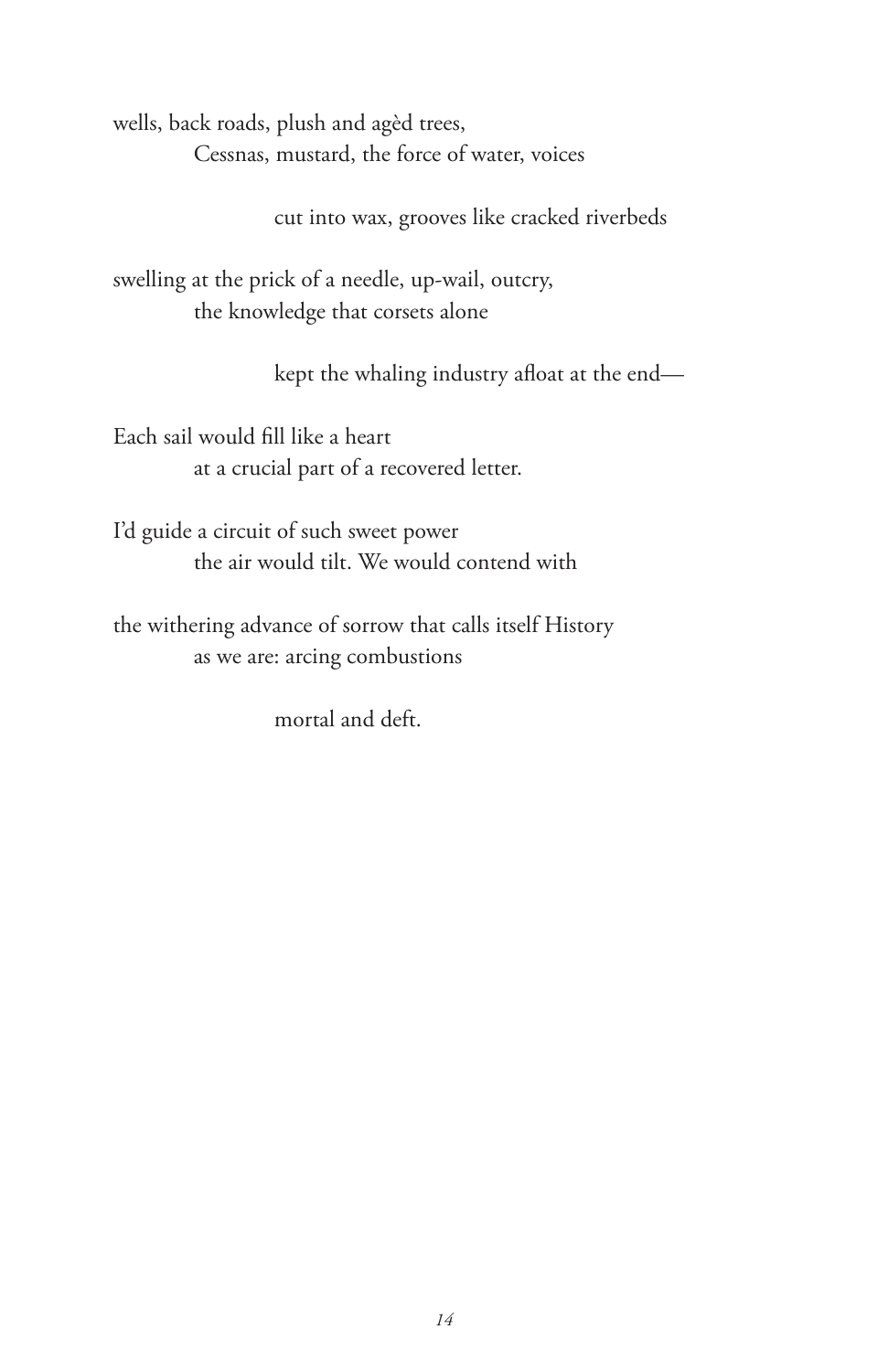## **The Value of Information Calculator**

Soon I will cloudburst, soon hailstone tell you, about the girl on the bus who keeps singing a cloying chorus from Wheeling, West Virginia to Springfeld, Ohio because she can't remember any other words. Backyards in Ohio. Often sad. About the 75% to scale Johnny Cash with coke bottle glasses who hitches from Ontario to Louisville to be rejected when he meets his love face to face. Daily we are rifed, even our history of ideas can't cope. About his surprise. About the dream of playing basketball with Luna dressed-to-the-9s, about Dan not getting the part, being rejected by Kate but then accepted into NYU. Balance almost. When he is not the love for her. Although sometimes later. I'll tell you about Wynship Hillier, his applied probability, his amazing project, how after being pressed to describe what it is he *actually* does he fnally shouts across the table, "Do you want me to draw you a decision tree?!," biofeedback and stress management, logic as a computational paradigm, about trying to describe the shanty with the new motorboat out back, about missing my bus nearly, about listening too loud, seeing the wall sweat in the Carnegie Art Museum, entitled "Water," while Dan crosses many streets seeking Kate, wearing fguratively his lacrosse helmet, how Dave is mistaken for a lacrosse player at the after-party, how on my way to a bar called the Beehive I pass no less than 3 lacrosse matches so in Pittsburgh, lacrosse seems nearly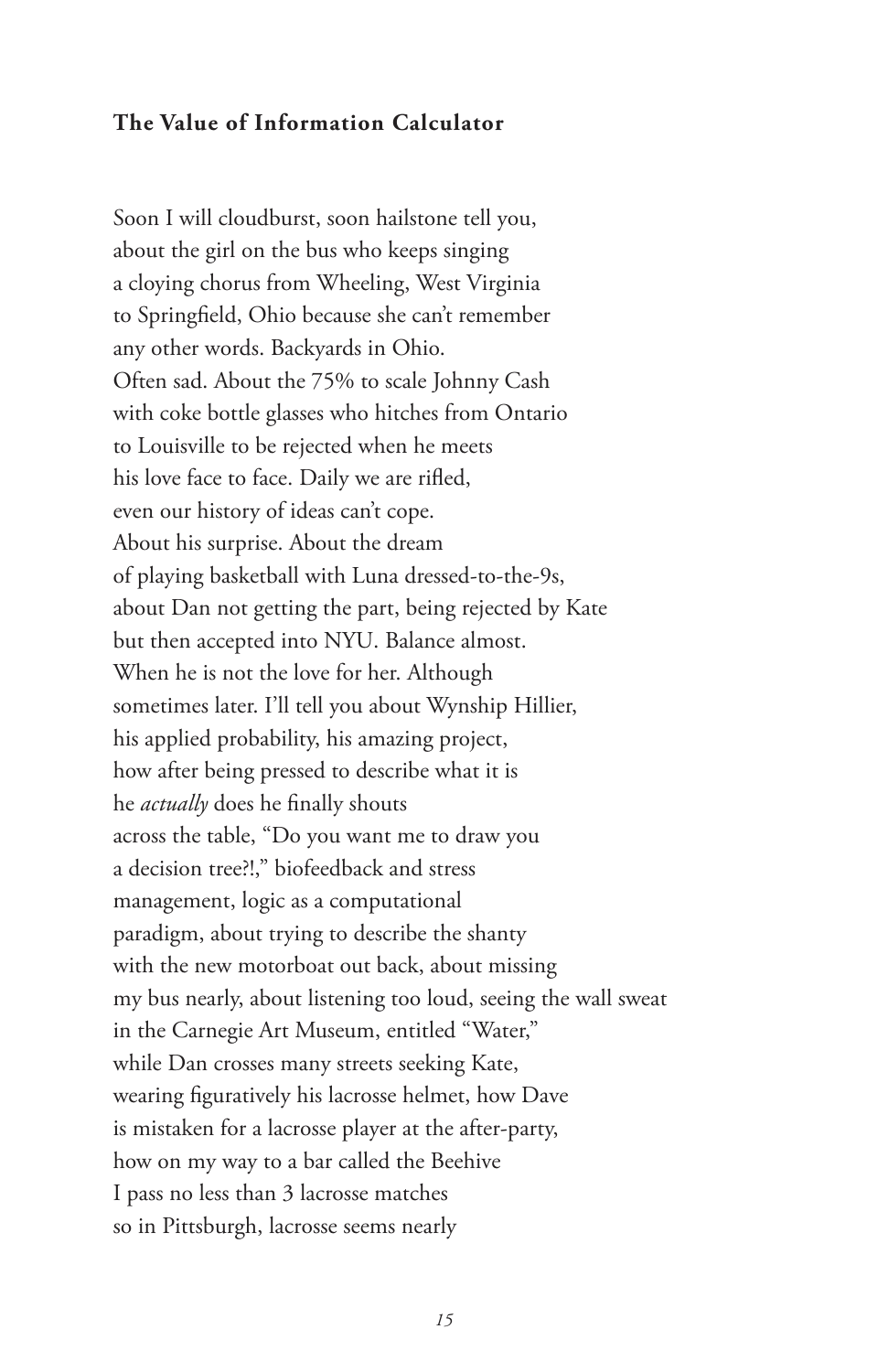ubiquitous as steel or references to steel or questioning one's auditory perception when one seems to hear one's name shouted in a crowd. This bus headed where, O Lord? It stops for a man in Springfeld who has managed to leave all his luggage behind him. Remember to remember your identity. Soon the moral, codifed, how the sagging little Toyota hugs the shoulder of the highway as if it's a taut rope leading into light, how a 14 year old boy in a blues bar in Dallas sits down to the keys and plays as if to keep the piranha at bay, how we are in great peril, isn't this peril *great*? and how to avoid acquired neurogenic cognitive disorder. The value of information calculator calculates the value of the information one naïvely desires. Identities should ft nicely in a 9 X 12 inch loose leaf folder preferably red. I will tell you how learning theory coincides with recovery from loss, how soon we will break: soon we will break. Have a good reason for sending a postcard depicting a wintry funeral in the dead heat of summer. Too soon. A hammer, a notebook and a hopefully-decorated kite used in harmony may some day aid you in an important escape or a perfect rescue. I will tell you about not being at this moment in an oven, not considering the lake in the darkness, not sabotaging an exposition on 19<sup>th</sup> century dance, soon the dazzling all, never, detail detail, location<sup>3</sup>, the cumulative freworks of this world, soon—. Moments—how too much inside too many, how too much each and then breaking. These giant windows we can't help.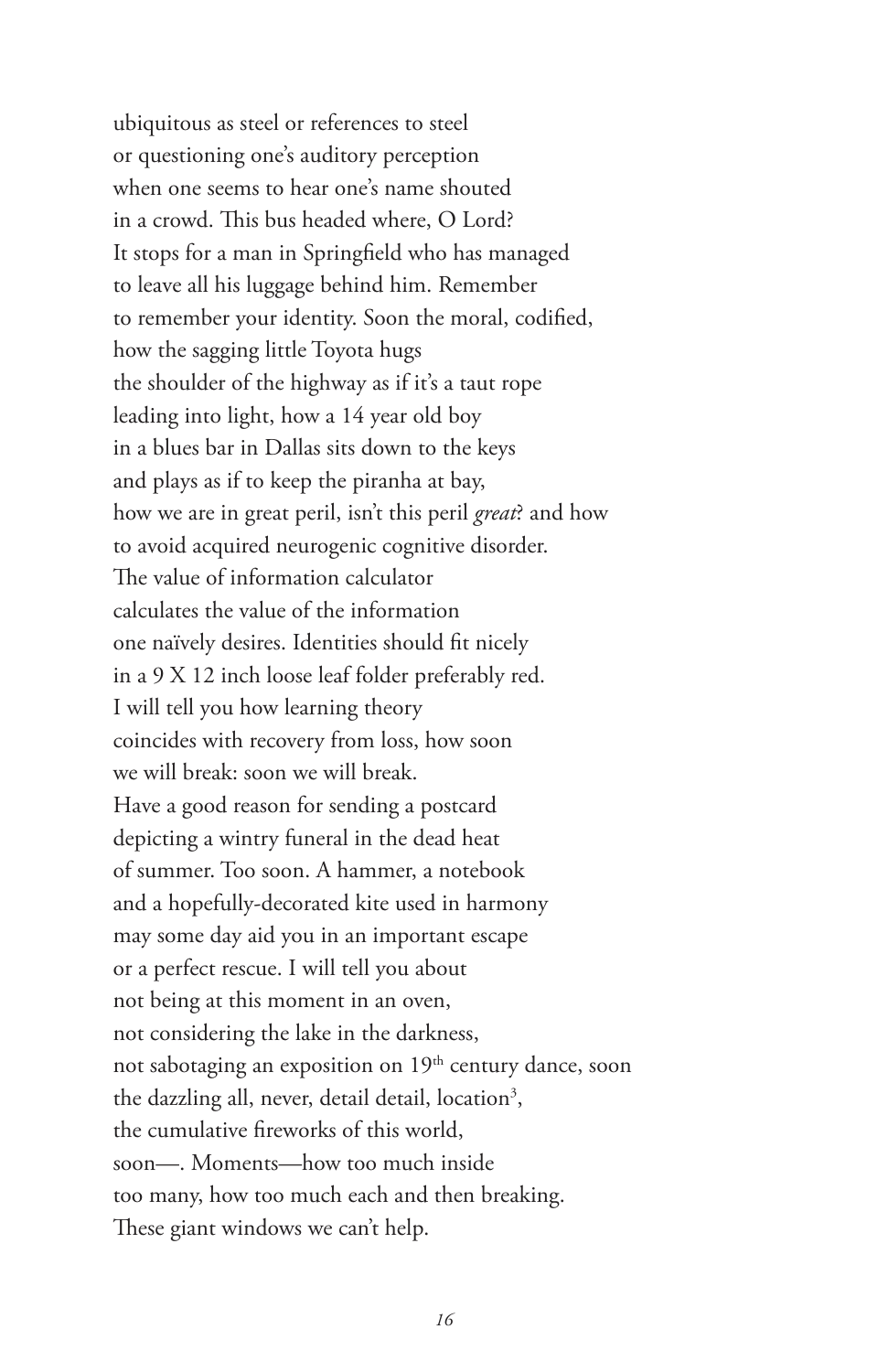I watch a calm young boy hurl stones with terrific force at the ducks by the edge of the river, and those birds rise with unforgivable grace. That the boy threw those stones or why, one shouldn't wonder.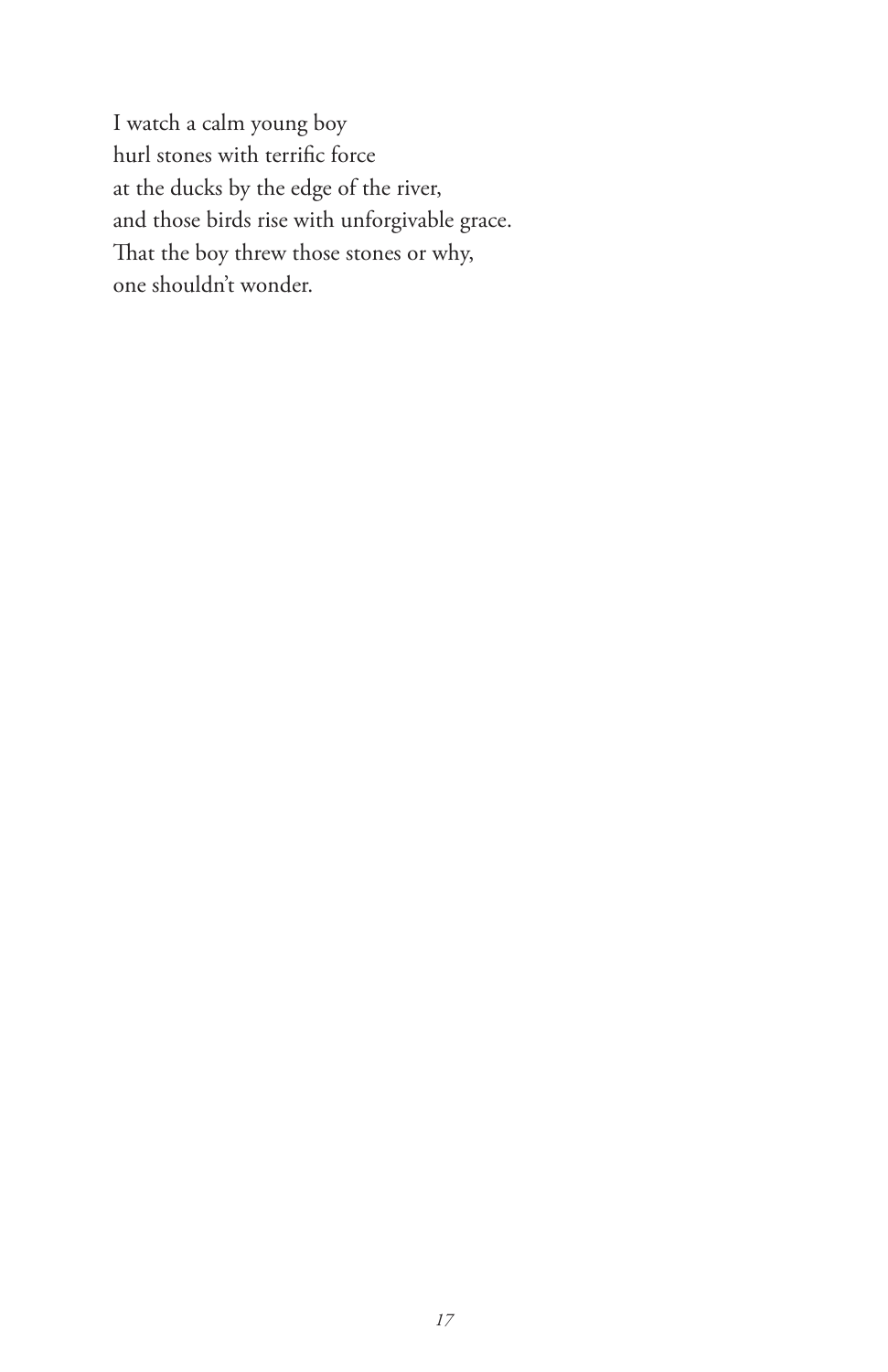#### **Dear**

Even if the movies are not about us I want to collapse into every one I see—

 *Look*,

I wanted to say, *I am made of disappearing, I can only make the ideal appear real*

*for an instant.* If I could see me now in the airport I would always be in the airport but never

reading the names of the slain, my hair full of glue.

The future is a punished shade, the present a choir of debris. A miracle is departure because departure is impossible

and the impossible gives us hope.

 *Look*, I wanted to say, *be perfect, don't reach, your reach*

*will wreck in my shallows* and *Don't ever, ever go away.* We sing into an old typewriter: karaoke,

it's all karaoke but so what. What for and why we do not know but beg we must beneath the sagging marquees:

Don't they bear our names? If I could see me now

from the unnamable then, I would shout—I will never walk that far again in a suit. I would shout

but what could it fx, why can't I throw these pictures away, in how many cleft, bullet-riddled dreams

will I not stop pointing. *Don't score your knees!* I say, *You need those!* because we are always on our knees,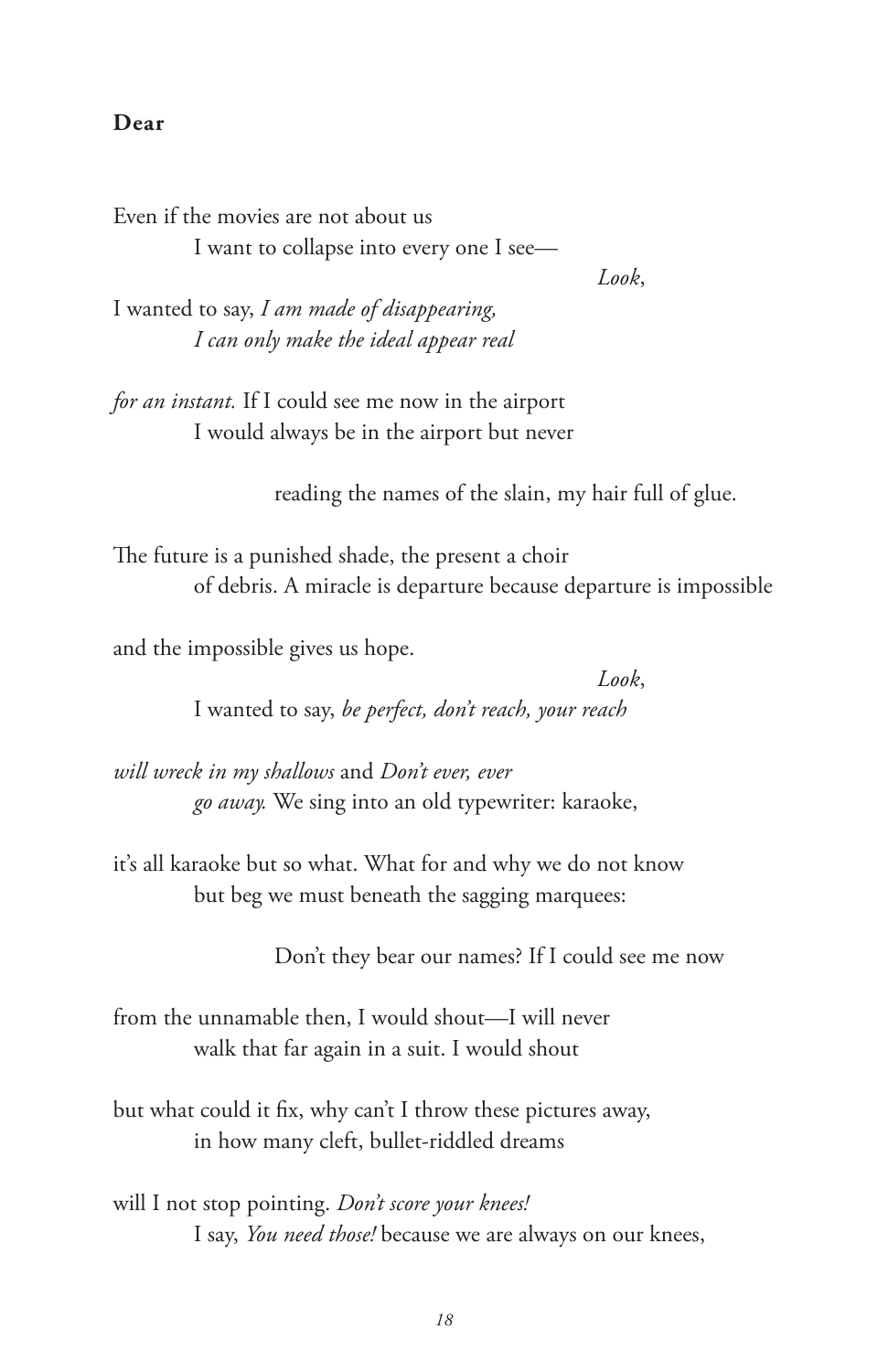even running to the arrival gate, even falling asleep.

I want to believe we are made for the moments that crash through us

but we are made for the moments after, the past is an ash thumbed into the spine, a live coal or two.

If I could see me now walking to those cracked concrete steps, to that door, in that brushed silk suit,

in those scufed wingtips, what?

I would say *Put that bottle away*. Books and matches in the back seat, windows down.

*I know you won't understand*, I would say, *but you will listen*. I would say,

 *Go.*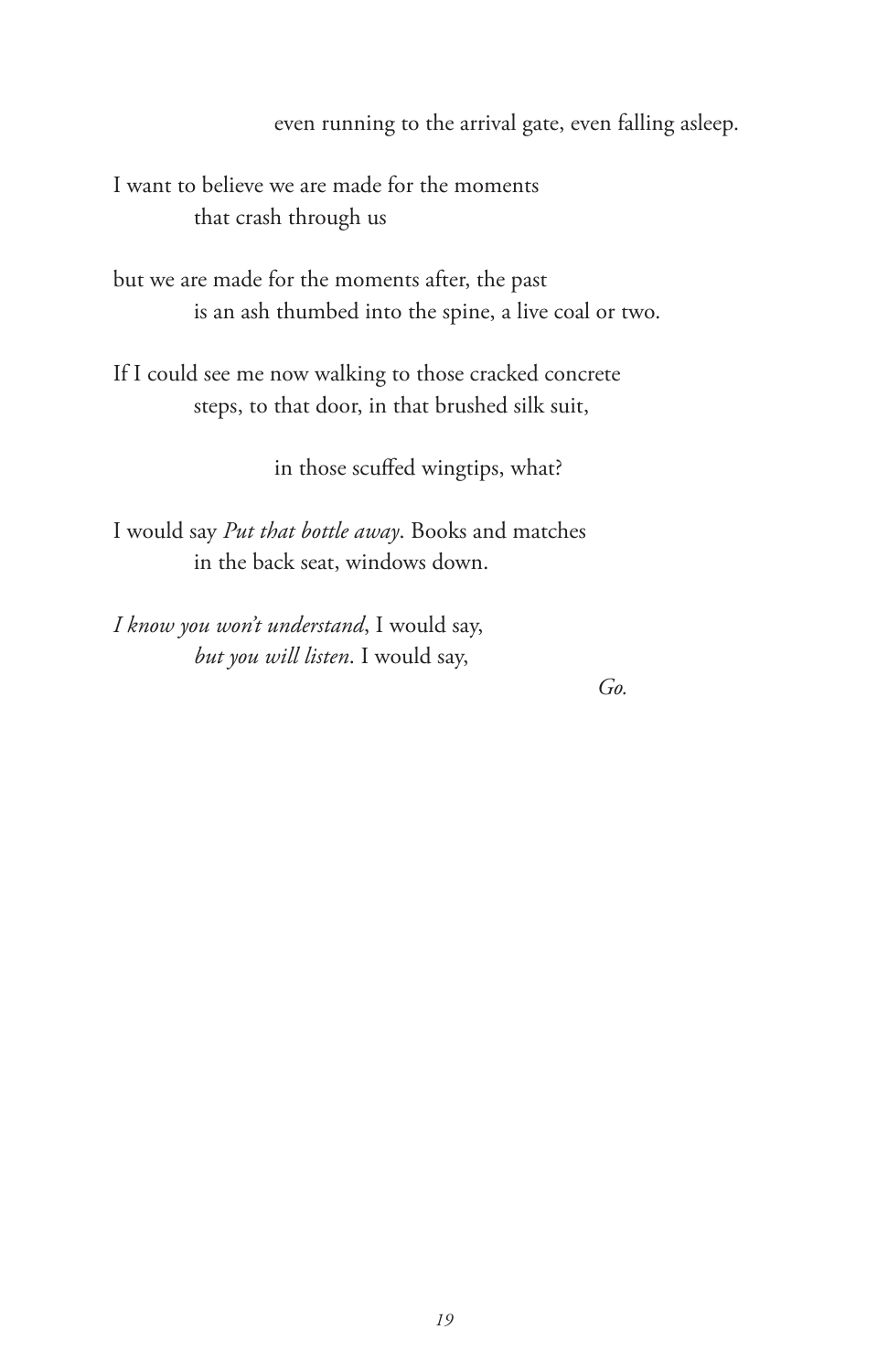#### **Susceptible**

Already it is summer, cooking going on, people setting off bombs near the train tracks in some kind of bizarre rain dance. The asphalt nears its boiling point. No matter the level of your superstition, it is hazardous to utter the words *To be on the safe side*. To avoid the black plague, the pope was set between two huge fires kept constantly ablaze. Think of the jellied glow, the dizzy operas passing for dreams. There was no safe side. He must have come away with a whole new understanding of brimstone. You could be admiring your carriage, the finenesses of your robe. You might be bending spoons, loosed from employment, panting like nuns cloistered around a television set then the cloud descends. Nostradamus lost his family to the plague and was thus moved to different visions, versions, but disputes between prophets and priests are only natural. Think of no darkness, sleep only a syrupy light. No sleep and images constantly fanged. It is summer as much as possible, the world is hot to the touch. The safe side evaporates, revealing nothing we can make out, leaving fear to feed only on what we imagine and still we are implacable, refusing to revise our story even as we buy the one-way ticket to what is rumored to be the last safe place on earth.